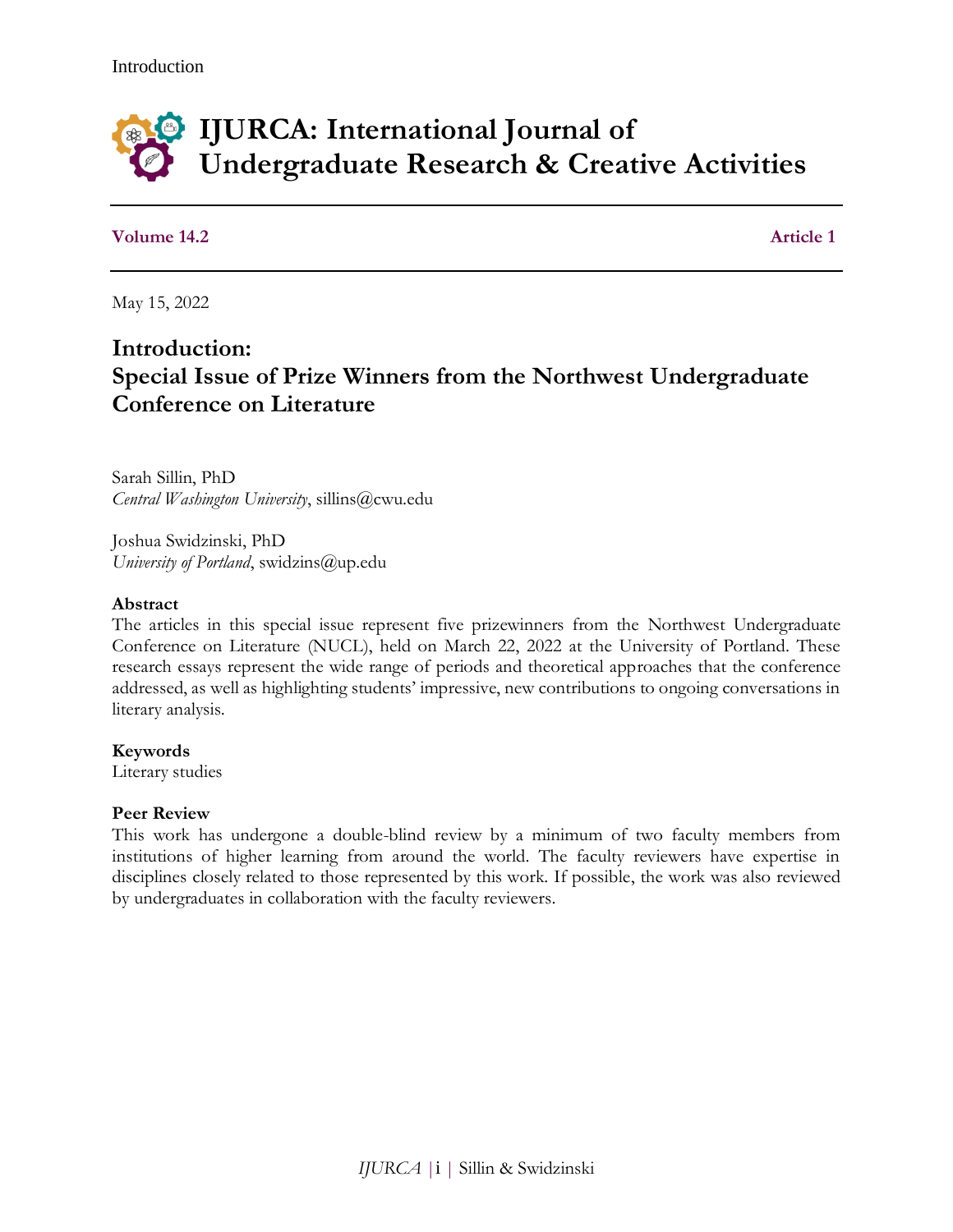### Introduction

This special issue celebrates work from the 2022 Northwest Undergraduate Conference on Literature (NUCL), which convened at the University of Portland on March 19, 2022. The conference was founded in 2004 by Herman Asarnow, professor emeritus of English, in response to a question from his school-aged daughter: why are there so many science fairs but no literature fairs? NUCL (affectionately pronounced "knuckle") has been held annually ever since, offering students a venue in which to share their undergraduate research in the field of literature, as well as their original poetry and creative nonfiction. The conference has grown into one of the largest gatherings of its kind in the region, regularly drawing attendees from across the Pacific Northwest and farther afield. This year's meeting welcomed student presenters from twenty-one different institutions. They shared their discoveries, asked insightful questions, and enjoyed an exhilarating and timely keynote address on the history and future of Indigenous Studies by Dr. Kimberly Takahata of Villanova University.

Each of the essays published here underwent a rigorous selection process. First, all submissions to the conference were chosen through a double-blind peer review by an evaluation committee comprising the English Department faculty at the University of Portland and several student readers. During this process, evaluators were asked to nominate outstanding submissions for award consideration. These, in turn, were re-assessed by an awards subcommittee of faculty and student readers who selected the five essays included in this special issue as the recipients of NUCL's highest awards.

*IJURCA* is delighted to publish the prize-winning essays, which reflect the remarkable array of work students presented at NUCL. These compelling literary interpretations offer lucid, new analysis of subjects: from Old English poetry, to fiction of the Harlem Renaissance and modernist era, and contemporary drama. Each essay offers a specific contribution to ongoing scholarly conversations about the literary texts that they examine. Further the student authors engage a striking array of critical perspectives—shaped by work in science, religion, narratology, queer theory, race studies, and postcolonial theory—that render this collection of essays particularly relevant for our interdisciplinary journal.

Stephen Leach's reading of *The Canterbury Tales* and Nikola Zupcic's analysis of *Beowulf* both deploy perspectives on religious studies and historicist approaches to consider how these texts challenge their cultures' histories of violence and preying on the vulnerable. In so doing, the authors invite us to recognize what such critiques might have to say about religious responses to our own cultural moment, including the Covid-19 pandemic. Riley Eyring's essay on *Orlando* and Ella Soward's interpretation of *Passing* attend to the queer themes in these texts, even as Eyring delves into the question of how shifting scientific conceptions of complementarity shape the chronological structure of Virginia Woolf's work and Soward turns our attention to the complex question of how passing as white or straight affects members of the Black bourgeois in Larsen's novel. McCalee Cain similarly draws on race and postcolonial studies to explore representations of racial and cultural assimilation in Ayad Ahktar's recent play, *Disgraced*. Cain asks: what happens when the play's characters first seem to reject the Orientalist stereotype of the violent Muslim and then seem to inhabit this trope? Not only do the authors present nuanced answers grounded in persuasive analysis, but the inquiries they pursue invite continued conversation.

We would like to thank all of the students for agreeing to share their essays, which we are confident will prove generative to *IJURCA*'s readership. We also greatly appreciate the impressive work of all of the student presenters and their mentors, the generous support of the University of Portland, and